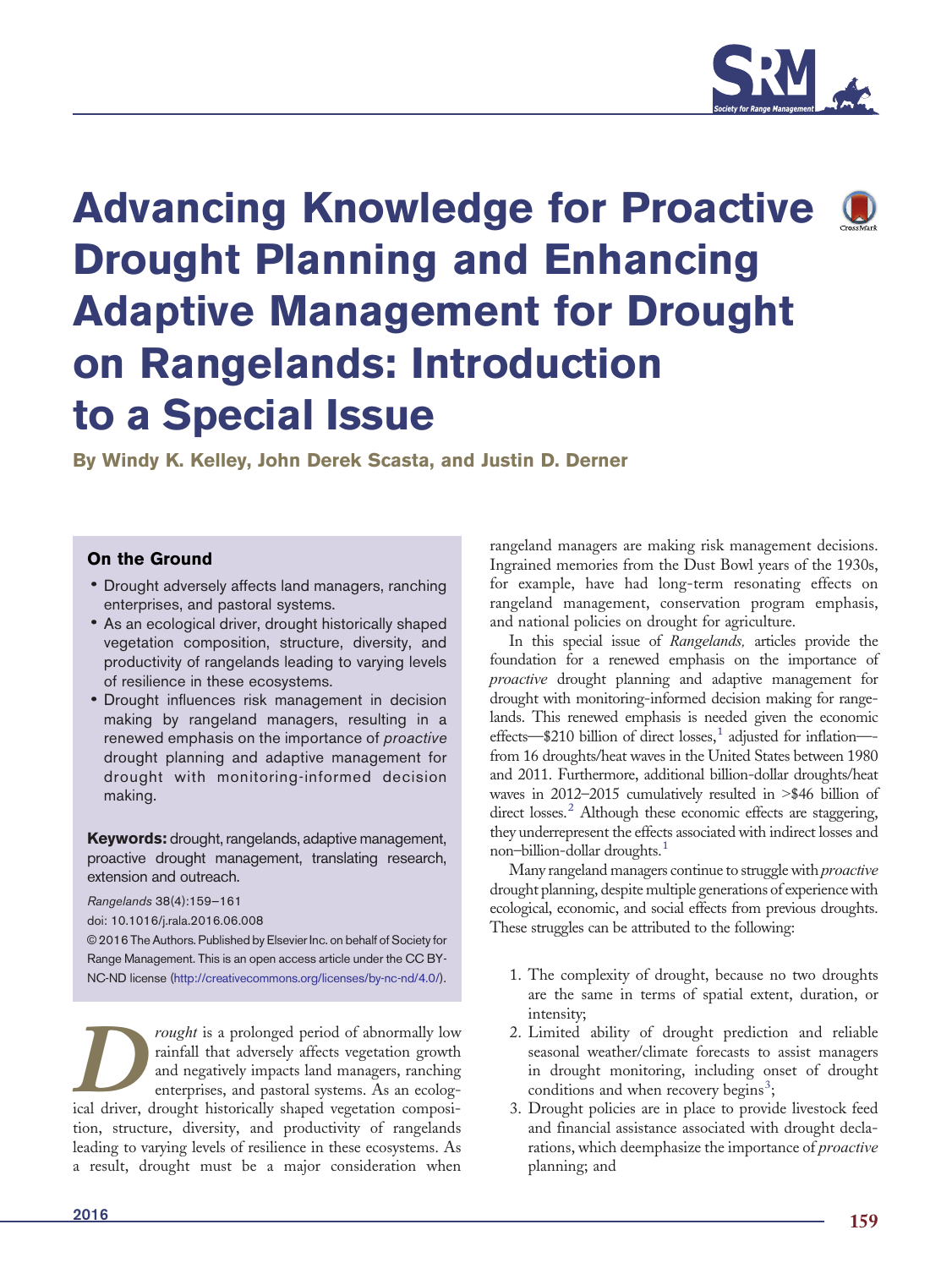4. Lack of knowledge transfer from one generation of managers to the next regarding "lessons learned."

## In This Issue

Land managers in the western United States have been challenged since settlement to strategically and *proactively* plan for drought, mitigate adverse effects and/or adapt to changing conditions during a drought, and to recover from drought. Adaptive management by land managers is needed for drought on rangelands, where monitoring key information directly relevant to management objectives is used in a timely manner to adjust management (i.e., close the feedback loop for decision making). Given the rapid development of technology, the deeper understanding of global processes influencing drought patterns, and recent drought events, this special issue provides the latest information for rangeland resource managers to elevate the importance of proactive drought planning and prevalence of adaptive management using monitoring-informed decision making.

A diverse set of authors has risen to the challenge of providing a synthesis of contemporary, advanced knowledge on the importance of *proactive* drought planning and adaptive management for drought with monitoring-informed decision making for rangelands. Recent monitoring tools such as the Drought Risk Atlas for vegetation and Soil Moisture Active Passive (SMAP) for soil moisture are highlighted as well as adaptation strategies for drought including building adaptive capacity into a ranching operation, and matching livestock to the environment.

## Looking Ahead

#### Translating Research: Accessible, Useful, and Useable

The predicted increase in drought severity, duration, and frequenc[y](#page-2-0)<sup>[4,5](#page-2-0)</sup> reinforces the need to translate and effectively deliver empirical findings to natural resource professionals, and agricultural producers in a timely manner. Ensuring drought information is accessible and useable to those making resource decisions, and facilitating communication between researchers and the users will increase the utility and functionality of decision support tools. Through these efforts, society can work together to adapt to drought and mitigate negative effects of drought on the structure, function, and productivity of rangeland ecosystems.

Traditional outlets for drought-related resources have been available through Cooperative Extension programs administered by land-grant universities and field-based Extension professionals since 1914. More recently, legislation has established national efforts through the National Drought Policy Act (1998)[,](#page-2-0)<sup>[6](#page-2-0)</sup> and the National Drought Integrated System (NIDIS) Act (2006 and reauthorized in 2014) that strive to better inform and prepare land managers, and agricultural producers for drought[.](#page-2-0)<sup>[7](#page-2-0)</sup> These efforts include the development of drought early warning systems (DEWS; e.g., NIDIS drought monitor), and initiating the development of

drought resilience plans. Additionally, the USDA announced the creation of Climate Hubs<sup>i</sup> in 2014, which are designed to deliver science-based weather and climate information to managers of working lands recognizing this delivery is founded on two-way communication. Hearing and understanding the information and decision tool needs of managers is a key element for Climate Hubs. The USDA Climate Hubs have seized the opportunity to work with their long-time partners, cooperative extension, to achieve the two-way communication, and ensure science-based information is accessible, useful, and useable.

#### Advancing Drought Science, Management, and Policy

As readers will learn, great strides have been made to develop drought decision tools, to better understand the effects of drought, and to learn how to adapt to the associated effects. This said, the rangeland and ecological scientific community has largely failed to coherently and/or systematically investigate pre-drought, drought, and post-drought recovery responses of plant and soils across rangeland ecosystems. The current hodgepodge of scientific findings often are short-term and small-plot experiments that do not quantify the grazing–drought interaction, and often are only in a single system. New global networks, such as Drought-Net,<sup>ii</sup> are investigating, in a coordinated experimental framework, mechanisms underlying sensitivity of rangeland ecosystems to drought and responses of these ecosystems following recovery (post-drought). Similar efforts are needed to address the grazing–drought interaction with actual grazers rather than simulated grazing using clipping or defoliation, as animal selectivity and grazing patterns during and after drought merit increased understanding.

Transferring of knowledge to other rangeland stewards, and proactive drought planning, which incorporates adaptive management using monitoring-informed information to assist decision making as a keystone element, will require much greater management–science collaboration[.](#page-2-0)<sup>[8](#page-2-0)</sup> Researchers also need to continue to enhance prediction capacity and develop more reliable seasonal weather/climate forecasts. This includes better understanding of the effects of drought and anticipated recovery of rangeland ecosystems from drought, and more specifically the grazing–drought interaction.

The importance of drought effects on rangelands, and the management of these lands for the production of provisioning, regulating[,](#page-2-0) cultural, and supporting ecological services, necessitates the renewed emphasis on the importance of proactive drought planning and adaptive management for drought with monitoring-informed decision making for rangelands with changing climate. It is our collective desire that this special issue of Rangelands will bring to the forefront recognition among researchers, decision and policymakers, and land managers to collaboratively enhance decision making for drought and rangelands.

<sup>&</sup>lt;sup>i</sup> For more on the USDA Climate Hubs see [http://climatehubs.oce.usda.gov.](http://climatehubs.oce.usda.gov)

ii For more on Drought Net see [http://drought-net.org/](http://drought-net.org).